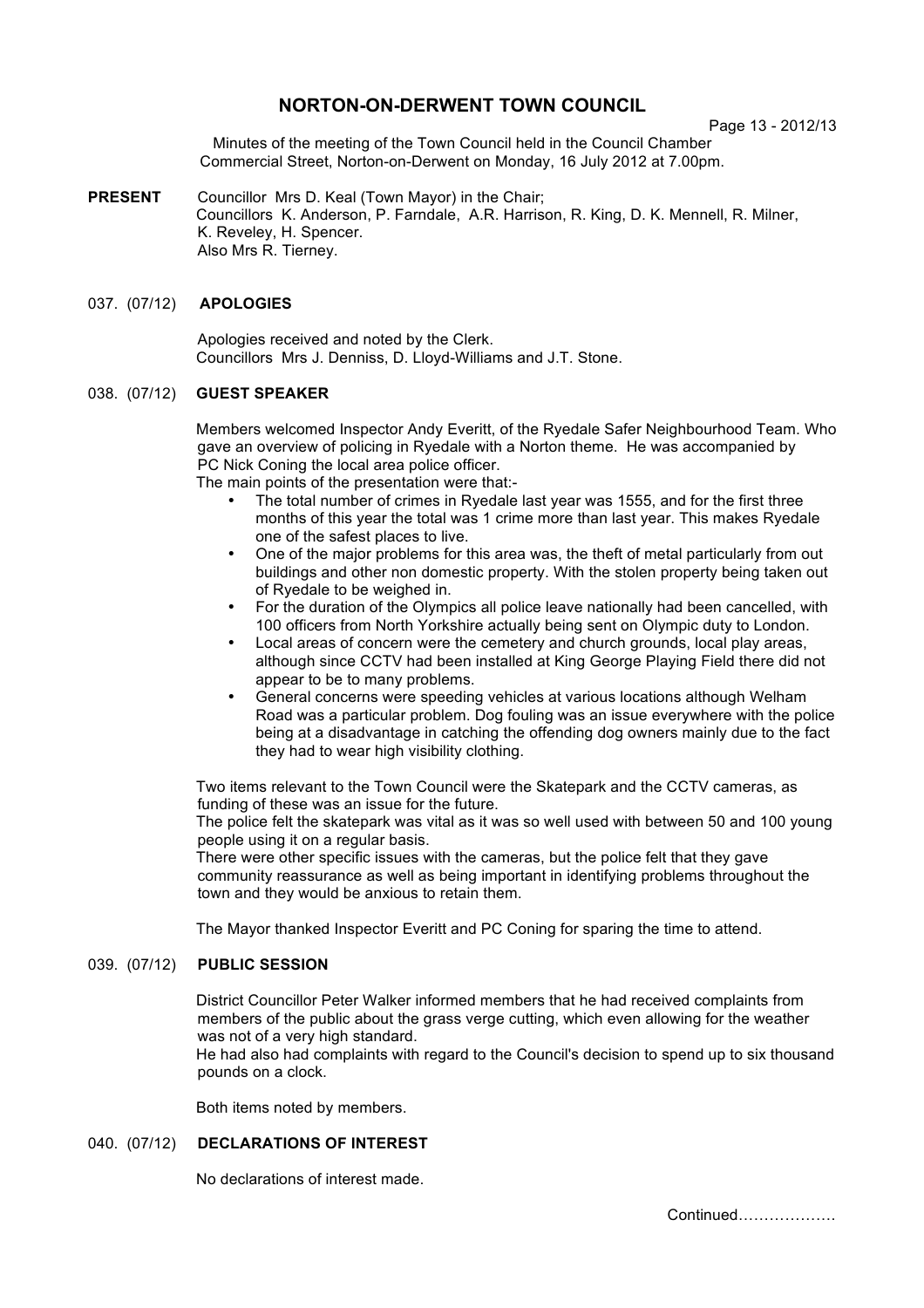### 041. (07/12) **CONFIRMATION OF MINUTES**

 RESOLVED that the Minutes of the Town Council meeting held on Monday, 18 June 2012 (Minutes 021 to 036 inclusive) be confirmed and signed by the Chairman.

#### 042. (07/12) **CLERK'S REPORT**

(a) Pavement Sweeper

To report a meeting between Beckie Bennett, the manager of Streetscene, and representatives from the five towns.

All towns raised concerns that the sweeper was not being seen as often as the towns believed it would be, and while there had been some problems at the start of the year these had now been rectified.

Mark Stockill from Streetscene was to be asked to inform the towns when the sweeper would be available for a particular town and which streets to sweep. This would then establish areas of priority and the length of time needed for each street. Streetscene agreed to meet with the towns on a quarterly basis.

(b) Jubilee Clock

To report the planning application for the clock had been submitted to Ryedale District Council, and that the clock had been ordered subject to planning consent being given.

(c) Highway Verge Cutting

To report a large number of complaints received about the grass verges in town not being cut. Contractors had apologised earlier that the bad weather had meant they were late, but since then nothing much seemed to have happened.

Members had also received complaints, it was agreed that a meeting between the Mayor and the Contractor be arranged as soon as possible.

#### 043. (07/12) **TOWN MAYOR/CHAIRMANS REPORT**

#### Events Attended

The Mayor reported on her attendance at:-

- Norton College Art Exhibition
- We love Malton Events Committee meeting
- A meeting with Inspector Andy Everett, to discuss crime and disorder issues.
- A meeting with Councillor Anderson and Councillor Reveley, to discuss possible projects for the Community Investment Fund.

## 044. (07/12) **FINANCIAL MATTERS**

- (a) Accounts paid and for payment The Clerk reported that accounts nos. 053 to 064 inclusive, amounting to £5443.09, had been paid since the last meeting of the Council. RESOLVED that account nos. 065 to 072 inclusive, amounting to £3390.05 be paid. Cheques were drawn and signed accordingly.
- (b) Financial report The Clerk's financial report for the period 01.06.12 to 30.06.12 was received.
- (c) Budgetary monitoring The Clerk's report for the period ending 30 June 2012 was received.

Continued……………….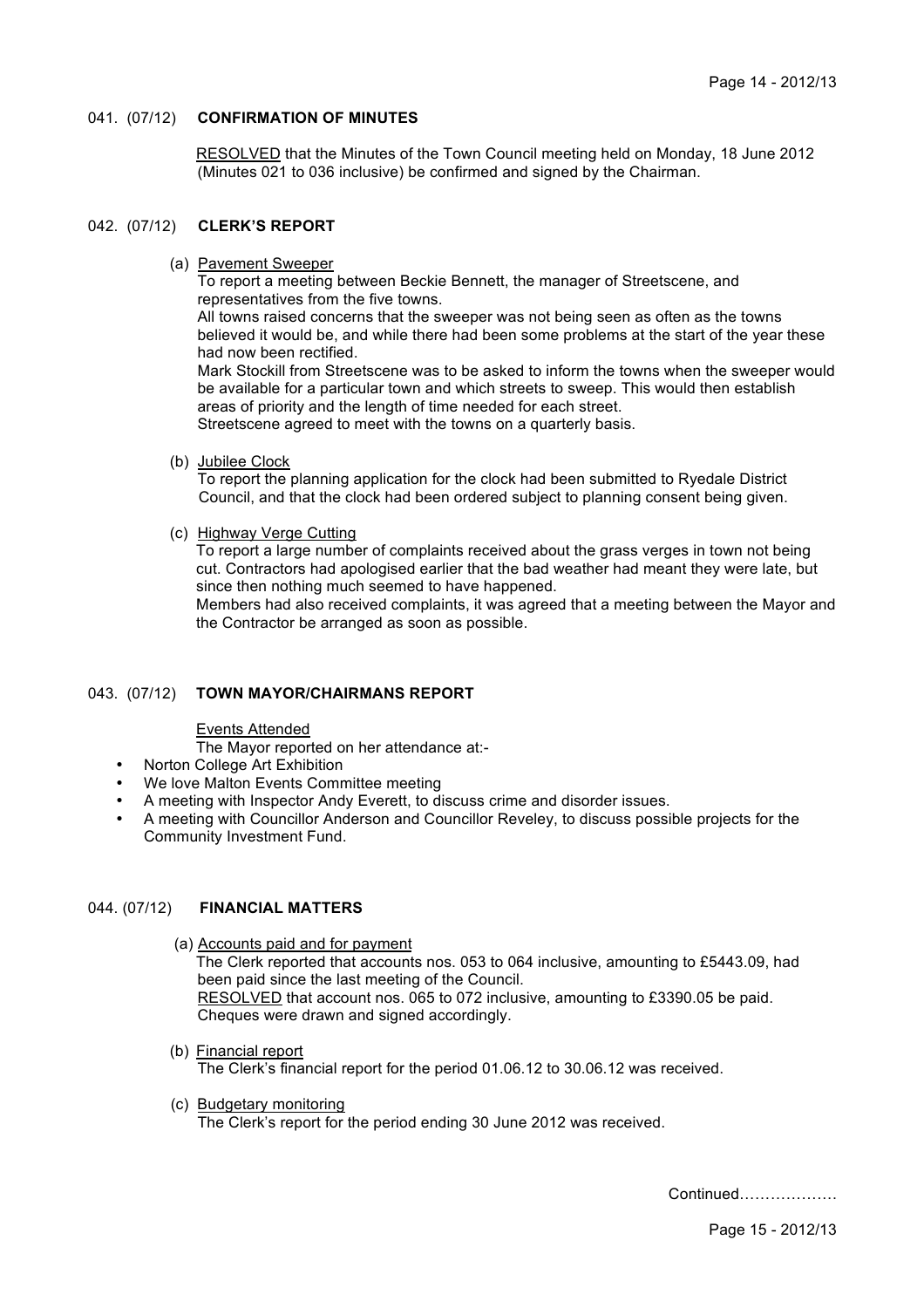### 045. (07/12) **PLANNING MATTERS**

- (a) Planning applications referred to the Town Council by Ryedale District Council, for comment and/or recommendation were dealt with as follows: -
- 12/00543/HOUSE Erection of single storey rear extension 27 Vine Street, Norton. For Ms Nancy Irwin RESOLVED Recommmend Approval.
- 12/00580/FUL Siting of container for storage of washing equipment and container as a workers shelter, erection of a car port to provide area for valeting/polishing of cars, display of 2no non-illuminated signs advertising the services available, display of 2no nonilluminated static site name signs and erection of entrance and exit gates-part retrospective (revised details to refusal 11/01335/FUL dated 14.03.2012) 5 Church Street, Norton. For Mr C Brack RESOLVED Recommend Refusal on the grounds that the signs and containers are out of keeping with the conservation area.
- 12/00608/HOUSE Erection of single storey extension to south elevation to incorporate room above and single garage and erection of dormer to east elevation. 43 Hunters Way, Norton. For Mr W. Hazel RESOLVED Recommend Approval although members have concerns with regard to the dormer to the east elevation.
	- (b) Planning decisions notified by Ryedale District Council:

## Approved

- 12/00378/HOUSE Erection of a two-storey extension to incorporate single garage to north elevation. 37 Glenmore Drive, Norton.
- 12/00357/OUT Erection of dwelling (site area 0.04ha) Land at 28 Whitewall, Norton.

#### Refused

12/00414/ADV Display of 1no externally illuminated double sided logo sign mounted on freestanding brick upright (revised details to refusal 11/01208/ADV dated 10.01.2012) Lidl Foodstore 4A Welham Road, Norton.

## 046. (07/12) **COMMUNITY INVESTMENT FUND**

Members received the notes from the meeting of the sub-committee, which outlined suggested projects that could be put forward for funding.

- Skatepark, it was hoped that a joint bid with Malton Town Council could be put forward for this project. A meeting with Malton to be arranged as soon as possible.
- Town Signs on both Scarborough and Welham Road to match the existing signs on Langton Road. The specifications and locations to be agreed with the County Highways Department. Then specifications to be sent out for quotes.
- Clearance and maintenance of the Riverside, the Environment Agency to be contacted.
- Other projects to be considered, benches for King George's Field, Security Cameras Cemetery, Hanging Baskets with a fifty fifty funding arrangement with local businesses.

## 047. (07/12) **RYEDALE CAMERAS IN ACTION**

Members received the notes from the meeting of the representatives of the three Town Councils with the Treasurer of Cameras in Action, and the latest Minutes from the Cameras in Action meeting.

With no clear way forward on the funding of the cameras for future years it was agreed to look at this issue again when more detail was available.

 Continued………………. Page 16 - 2012/13